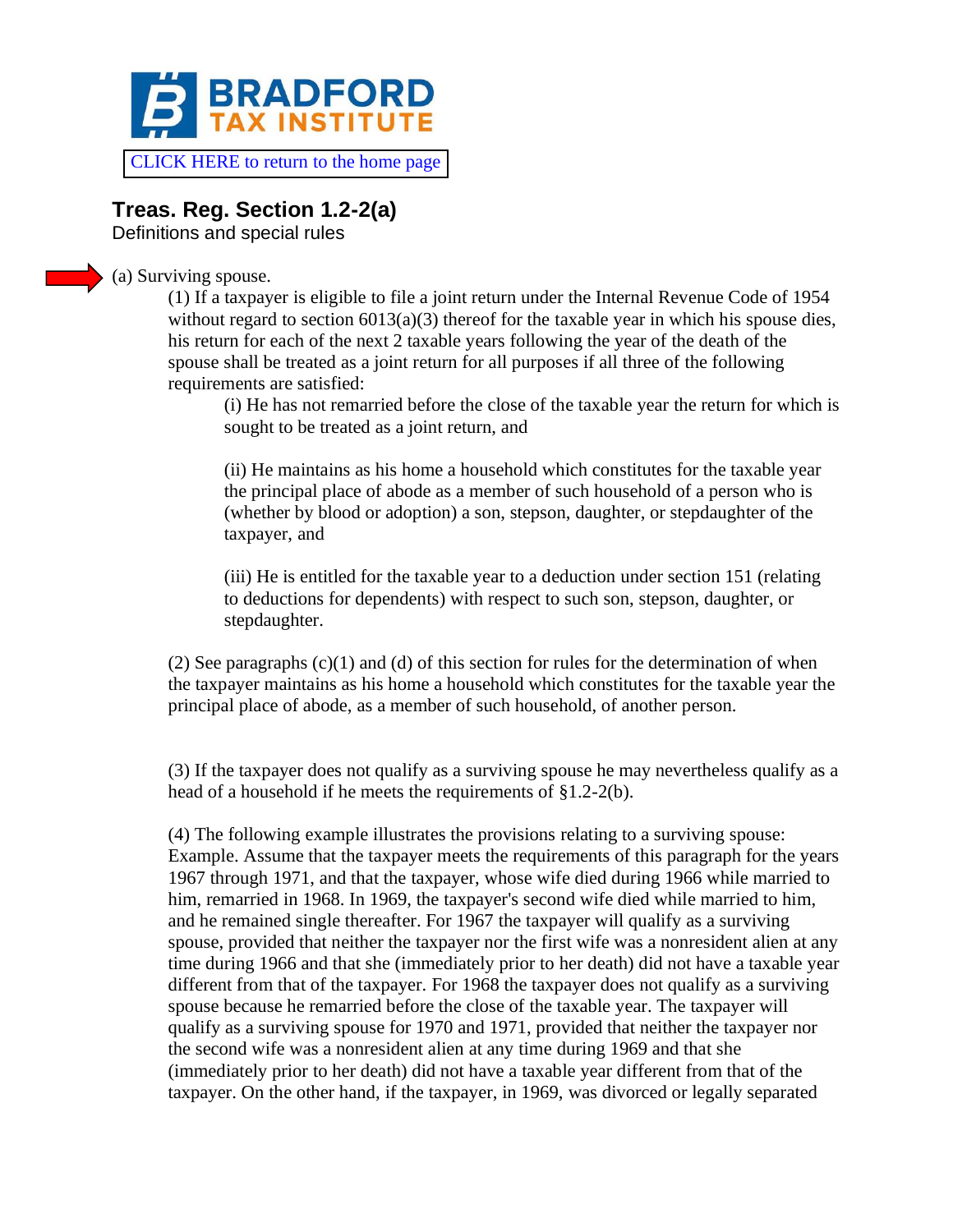from his second wife, the taxpayer will not qualify as a surviving spouse for 1970 or 1971, since he could not have filed a joint return for 1969 (the year in which his second wife died).

## (b)Head of household.

(1) A taxpayer shall be considered the head of a household if, and only if, he is not married at the close of his taxable year, is not a surviving spouse (as defined in paragraph (a) of this section), and (i) maintains as his home a household which constitutes for such taxable year the principal place of abode, as a member of such household, of at least one of the individuals described in subparagraph (3), or (ii) maintains (whether or not as his home) a household which constitutes for such taxable year the principal place of abode of one of the individuals described in subparagraph (4).

(2) Under no circumstances shall the same person be used to qualify more than one taxpayer as the head of a household for the same taxable year.

(3) Any of the following persons may qualify the taxpayer as a head of a household: (i) A son, stepson, daughter, or stepdaughter of the taxpayer, or a descendant of a son or daughter of the taxpayer. For the purpose of determining whether any of the stated relationships exist, a legally adopted child of a person is considered a child of such person by blood. If any such person is not married at the close of the taxable year of the taxpayer, the taxpayer may qualify as the head of a household by reason of such person even though the taxpayer may not claim a deduction for such person under section 151, for example, because the taxpayer does not furnish more than half of the support of such person. However, if any such person is married at the close of the taxable year of the taxpayer, the taxpayer may qualify as the head of a household by reason of such person only if the taxpayer is entitled to a deduction for such person under section 151 and the regulations thereunder. In applying the preceding sentence there shall be disregarded any such person for whom a deduction is allowed under section 151 only by reason of section 152(c) (relating to persons covered by a multiple support agreement).

(ii) Any other person who is a dependent of the taxpayer, if the taxpayer is entitled to a deduction for the taxable year for such person under section 151 and paragraphs (3) through (8) of section 152(a) and the regulations thereunder. Under section 151 the taxpayer may be entitled to a deduction for any of the following persons:

(a) His brother, sister, stepbrother, or stepsister;

- (b) His father or mother, or an ancestor of either;
- (c) His stepfather or stepmother;
- (d) A son or a daughter of his brother or sister;
- (e) A brother or sister of his father or mother; or

(f) His son-in-law, daughter-in-law, father-in-law, mother-in-law, brotherin-law, or sister-in-law;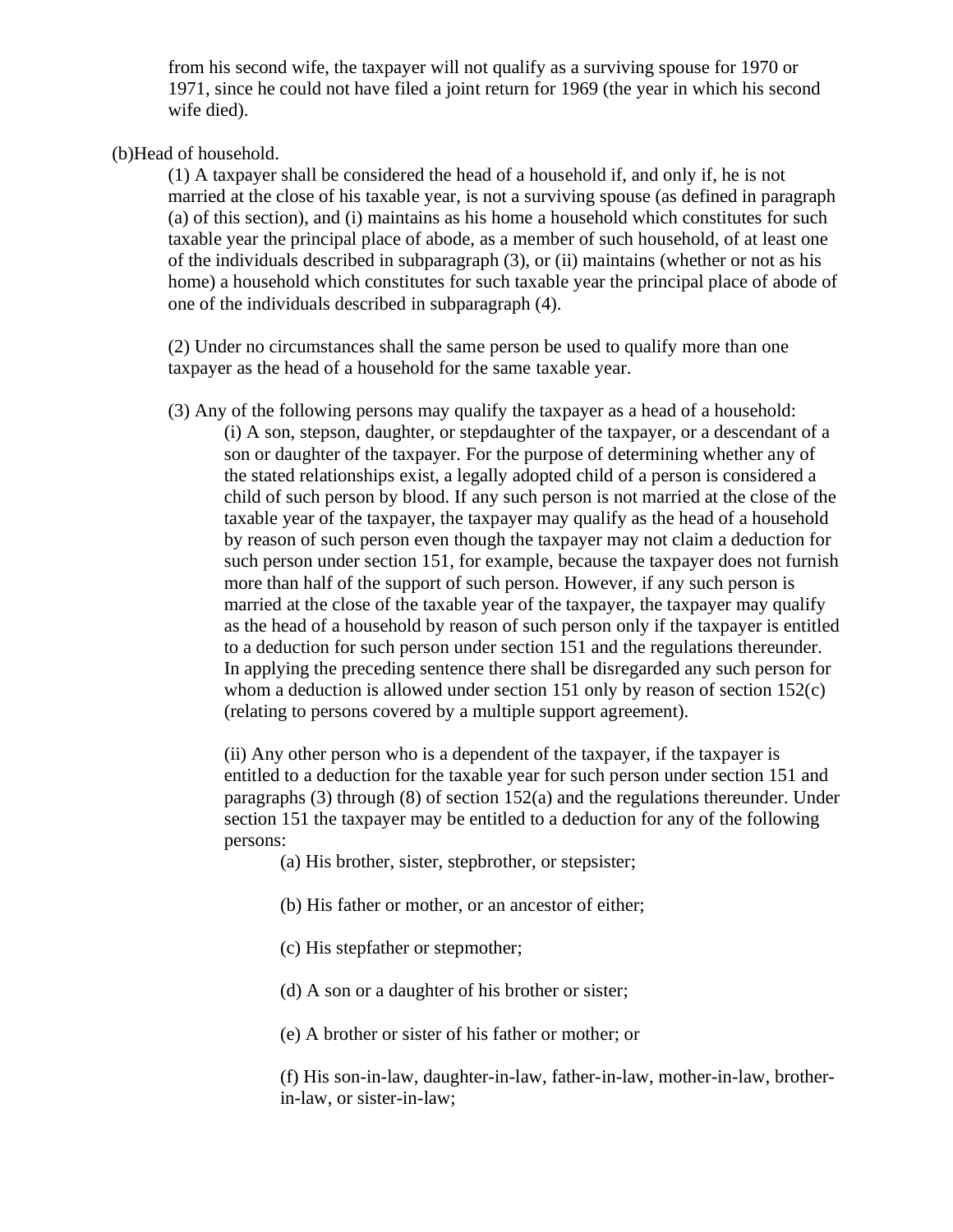if such person has a gross income of less than the amount determined pursuant to §1.151-2 applicable to the calendar year in which the taxable year of the taxpayer begins, if the taxpayer supplies more than one-half of the support of such person for such calendar year and if such person does not make a joint return with his spouse for the taxable year beginning in such calendar year. The taxpayer may not be considered to be a head of a household by reason of any person for whom a deduction is allowed under section 151 only by reason of sections  $152(a)(9)$ , 152(a)(10), or 152(c) (relating to persons not related to the taxpayer, persons receiving institutional care, and persons covered by multiple support agreements).

(4) The father or mother of the taxpayer may qualify the taxpayer as a head of a household, but only if the taxpayer is entitled to a deduction for the taxable year for such father or mother under section 151 (determined without regard to section 152(c)). For example, an unmarried taxpayer who maintains a home for his widowed mother may not qualify as the head of a household by reason of his maintenance of a home for his mother if his mother has gross income equal to or in excess of the amount determined pursuant to §1.151-2 applicable to the calendar year in which the taxable year of the taxpayer begins, or if he does not furnish more than one-half of the support of his mother for such calendar year. For this purpose, a person who legally adopted the taxpayer is considered the father or mother of the taxpayer.

(5) For the purpose of this paragraph, the status of the taxpayer shall be determined as of the close of the taxpayer's taxable year. A taxpayer shall be considered as not married if at the close of his taxable year he is legally separated from his spouse under a decree of divorce or separate maintenance, or if at any time during the taxable year the spouse to whom the taxpayer is married at the close of his taxable year was a nonresident alien. A taxpayer shall be considered married at the close of his taxable year if his spouse (other than a spouse who is a nonresident alien) dies during such year.

(6) If the taxpayer is a nonresident alien during any part of the taxable year he may not qualify as a head of a household even though he may comply with the other provisions of this paragraph. See the regulations prescribed under section 871 for a definition of nonresident alien.

## (c)Household.

(1) In order for a taxpayer to be considered as maintaining a household by reason of any individual described in paragraph  $(a)(1)$  or  $(b)(3)$  of this section, the household must actually constitute the home of the taxpayer for his taxable year. A physical change in the location of such home will not prevent a taxpayer from qualifying as a head of a household. Such home must also constitute the principal place of abode of at least one of the persons specified in such paragraph (a)(1) or (b)(3) of this section. It is not sufficient that the taxpayer maintain the household without being its occupant. The taxpayer and such other person must occupy the household for the entire taxable year of the taxpayer. However, the fact that such other person is born or dies within the taxable year will not prevent the taxpayer from qualifying as a head of household if the household constitutes the principal place of abode of such other person for the remaining or preceding part of such taxable year. The taxpayer and such other person will be considered as occupying the household for such entire taxable year notwithstanding temporary absences from the household due to special circumstances. A nonpermanent failure to occupy the common